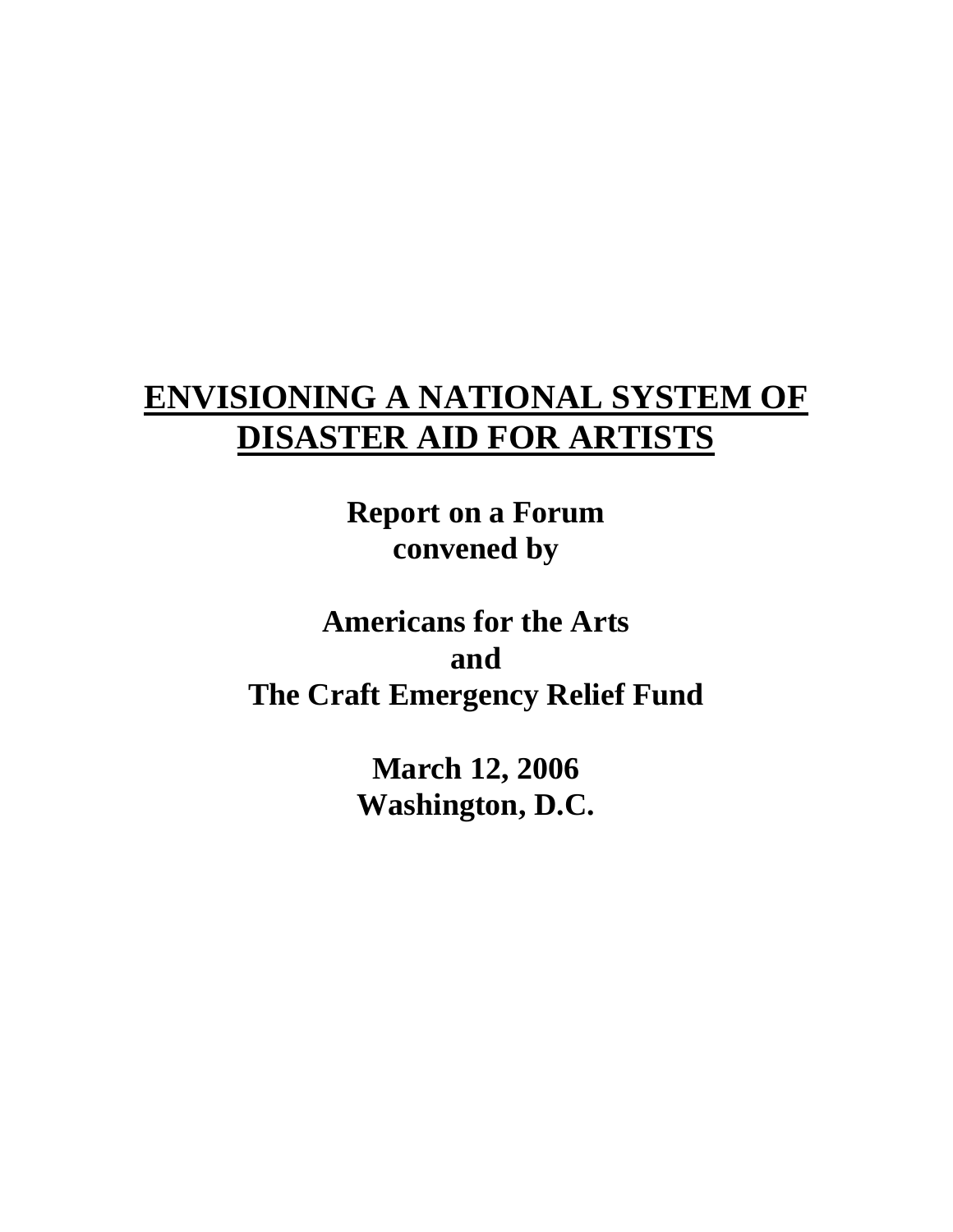# **ENVISIONING A NATIONAL SYSTEM OF DISASTER AID FOR ARTISTS**

## **Forum Participants**

Dee Dee Acquisto, *MusiCares* Theodore Berger, *New York Creates* & *Urban Artist Initiative/NYC* Claudine Brown, *Nathan Cummings Foundation* Cornelia Carey, *Craft Emergency Relief Fund* Gerri Combs, *Southern Arts Federation* Barbara Davis, *The Actors' Fund of America* Ricardo Hernandez, *Texas Commission on the Arts* John Kreidler, *Cultural Initiatives Silicon Valley* Veronique LeMelle, *Louisiana Division of the Arts* Robert Lynch, *Americans for the Arts* Fidelma McGinn, *Artist Trust* Samuel Miller, *Leveraging Investments in Creativity* Wendy Oxenhorn, *Jazz Foundation of America* Patrice Walker Powell, *National Endowment for the Arts* Lawrence Reger, *Heritage Preservation* Carolyn Somers, *Joan Mitchell Foundation* Herb Tam, *New York Foundation for the Arts* MK Wegmann, *National Performance Network* Malcolm White, *Mississippi Arts Commission*

*Report Written By: Ruth Eugenia Hargraves Forum Advisors: Randy Cohen, Americans for the Arts Meg Ostrum, Consultant*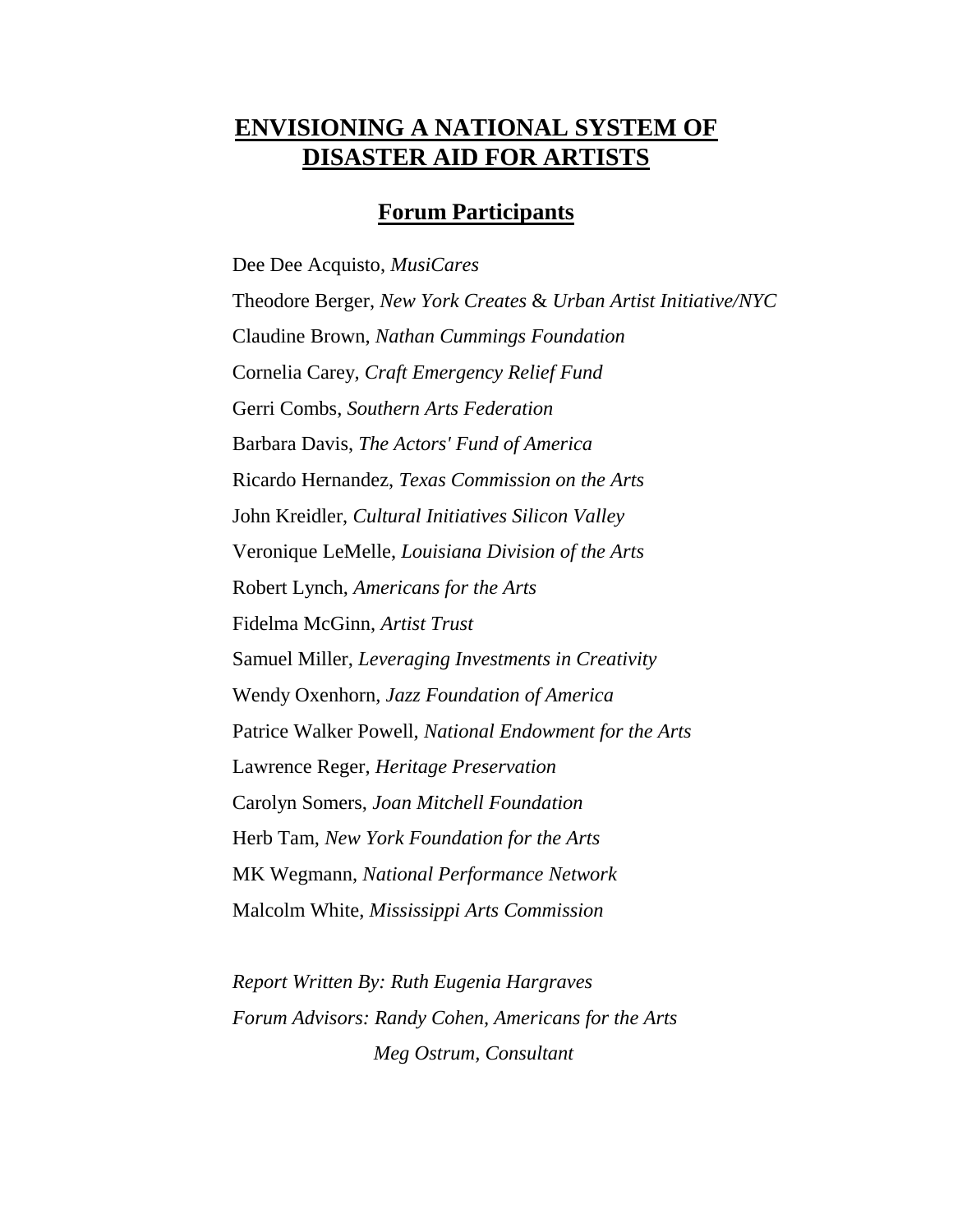# **ENVISIONING A NATIONAL SYSTEM OF DISASTER AID FOR ARTISTS**

# **Report on a Forum Convened by Americans for the Arts & the Craft Emergency Relief Fund March 12, 2006 Washington, D.C.**

The forum was opened by hosts Robert Lynch, President and CEO of Americans for the Arts, and Cornelia Carey, Executive Director of the Craft Emergency Relief Fund, who welcomed participants to the three-hour discussion. Ricardo Hernandez, Executive Director of the Texas Commission on the Arts, served as program moderator.

Mr. Lynch stated the purpose of the forum was to consider ways art organizations could work collectively and collaboratively to better serve artists during times of emergencies. Ms. Carey described the need to develop goals and a master plan for the establishment of a national emergency assistance system for American artists. The system would address issues of preparedness, mitigation, response and recovery.

# *The Model of the Heritage Emergency National Task Force*

**Lawrence Reger, President of Heritage Preservation,** described the history and structure of the Heritage Emergency National Task Force which helps museums, libraries, archives, and historic sites safeguard their collections from disaster damage. The Task Force has been in existence eleven years and was formed in response to the Northridge Earthquake in California and the Midwest floods of 1993. It consists of forty members and Heritage Preservation serves as the Task Force secretariat.

The Task Force works principally with FEMA's Historic Preservation and Cultural Resources Program. Reger assumes that efforts to help individual artists would look to FEMA's Individual Assistance Program for support. However, he believes many of the Task Force's strategies could be used and adapted to serve artists, specifically in the areas of preparedness, mitigation, and response.

Reger stressed the importance of communications and information in carrying out the Task Force's mission. These key components are used to determine what kinds of help are needed when a disaster happens and also serve to organize support. Usually, information is conveyed using relatively straightforward methods such as telephones, e-mail, and websites. This did not prove true for Katrina, however, when standard methods of communications broke down and people with the best of intentions reported inaccurate facts, which only led to greater confusion.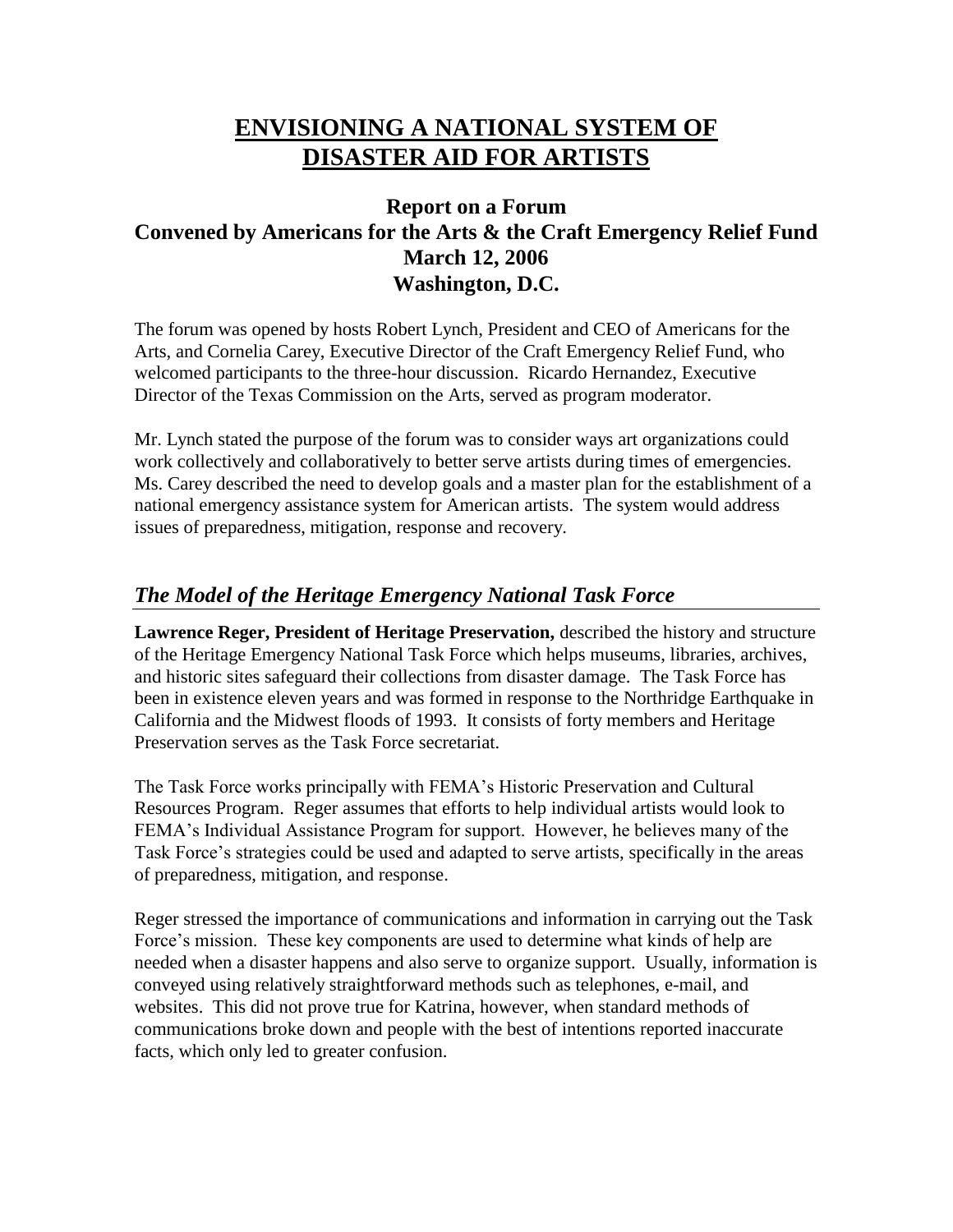Another aspect of communications and information is informing the public about what emergency assistance is available. The Task Force has worked hard over the years to address this need so resources will be available when a disaster strikes. Examples include *Resources for Recovery: Post-Disaster Aid for Cultural Institutions,* a guide to federal grant and loan programs with summary descriptions and contact information, and *Field Guide to Emergency Response* which helps institutions respond to a disaster even if they don't have a disaster plan in place.

Reger also emphasized the need for increased disaster planning, training for staffs and volunteers of cultural organizations, and the importance of ongoing commitment to emergency management within those organizations. He also cited the necessity of maintaining updated inventories of objects, equipment, and supplies, without which it is almost impossible to file insurance claims after a disaster happens.

He urged that the proposed artist emergency assistance system not focus solely on presidentially declared national disasters, but also on state and local emergencies such as the floods and tornadoes sweeping the Midwest even as the forum met.

Reger closed by giving forum participants the best advice the Heritage Emergency National Task Force received when it was created: "Make no small plans but begin with something doable and do it. That will demonstrate you are serious and can succeed in doing more."

# *Panel Reports: Emergency Relief for Artists - Lessons Learned*

**Malcolm White, Executive Director of the Mississippi Arts Commission,** opened his remarks by describing "the world of hurt" inflicted by Hurricane Katrina on Mississippi artists, many of whom were left without homes, jobs, studios, or supplies, and were forced to move to other regions of the state or country due to the storm's devastation.

The Mississippi Arts Commission's five-year plan had no emergency management component, forcing the agency to immediately devise a response plan after Katrina struck. Efforts initially concentrated on establishing communications, through use of telephones and a website, to survey the needs of artists and arts organizations in the affected areas along the Gulf Coast, and developing specialized responses for individual arts disciplines.

The commission also began identifying sources of funding and soliciting contributions, only to find there was no legal mechanism in place for the agency to accept private contributions. The problem was solved by creating a partnership with the Southern Arts Federation in Atlanta. But White emphasized the importance of establishing a legal structure for receiving donations before a disaster happens, and making it part of an overall emergency response plan.

The commission next began redirecting state grant funds in order to move as much money as possible to storm victims. It also established collaborative working partnerships with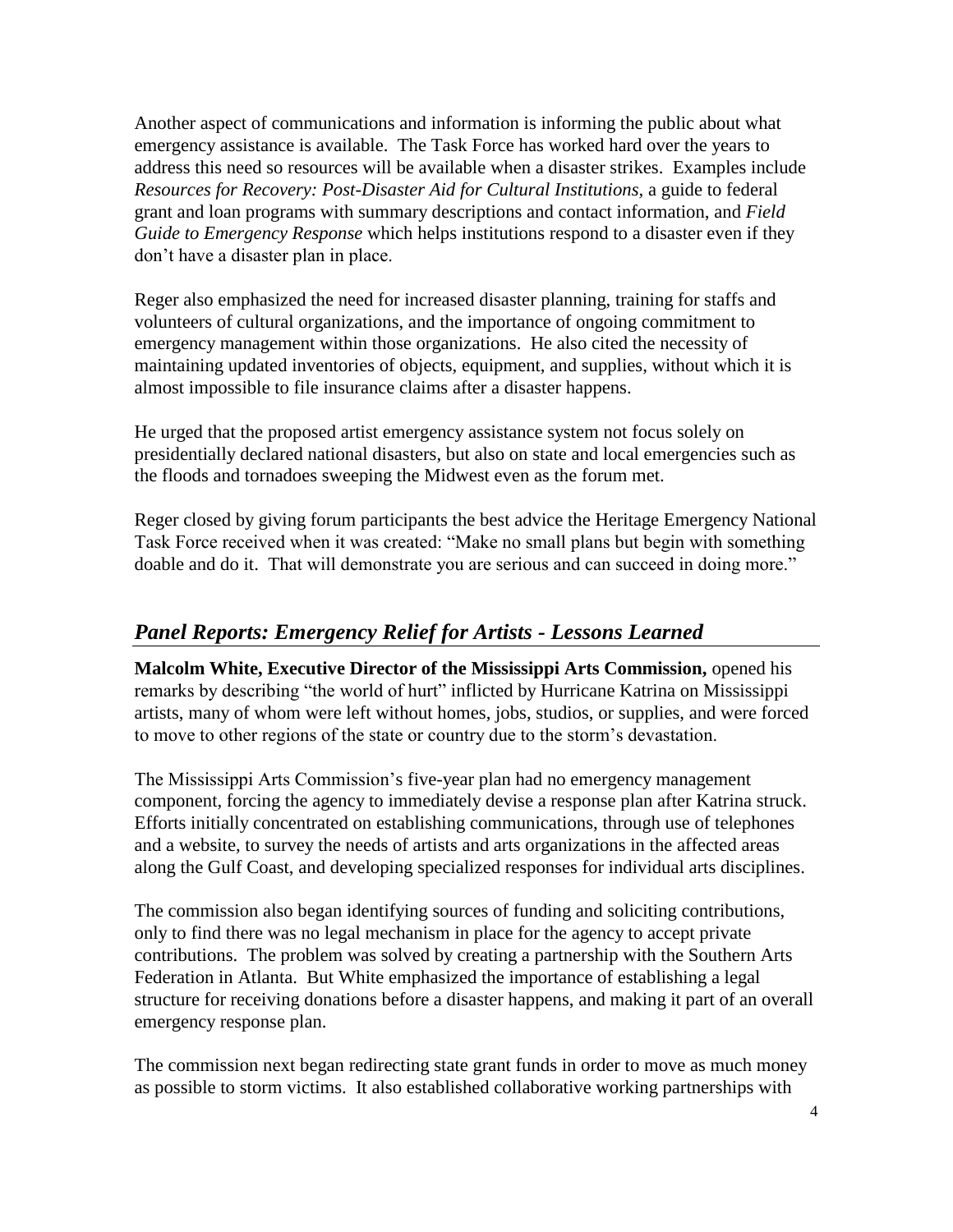other groups in the arts and humanities fields, such as museums, libraries, archives, and historic preservation organizations. White stressed the effectiveness of these kinds of partnerships and the necessity of creating them before emergencies occur.

White described two important sources of emergency employment funding for artists, both administered by the U.S. Department of Labor. Under the Workforce Investment Act, funds were made available to provide temporary jobs to individuals dislocated by Katrina. Those who lost their jobs due to the storm could be employed by public and nonprofit agencies to assist with recovery projects. Individuals can work up to six months or earn up to \$12,000, whichever comes first. Under this program, the Mississippi Arts Commission was able to add temporary staff, drawn from displaced artists, to help address the immediate needs of the arts community.

Through the Business Capitalization Program, also funded by the Labor Department, eligible participants who successfully complete a short-term training course are awarded a \$5,000 grant for the purchase of items necessary to run their businesses. A portion of this funding has been made available to the Mississippi Arts Commission for distribution to working artists. The commission is partnering with the Craftsmen's Guild of Mississippi to provide information and conduct outreach and recruitment, again underscoring the importance of collaborative working relationships.

**John Kreidler, Executive Director of Cultural Initiatives Silicon Valley,** described the effects of the Loma Prieta Earthquake which caused massive destruction and loss of life in Northern California in October 1989. The largest monetary losses in the arts field were sustained by the Asian Arts Museum and the American Conservatory Theatre in San Francisco. The museum suffered destruction of a few small objects that were, nevertheless, worth several million dollars. The theater was destroyed by a rooftop water tank that crashed through a ceiling.

The earthquake occurred in the middle of the fall performing arts season, thereby wiping out earned revenues and reducing contributed income for scores of dance companies, theaters, and musical ensembles. Relief efforts were mobilized within hours but there was no specific response for the arts.

The first concept of a specialized effort came from John Frohnmeyer, chairman of the National Endowment for the Arts. The Endowment was embroiled in the "culture wars" of the late 1980s and Frohnmeyer was looking for ways to show that NEA could be responsive to human needs. He offered the Bay Area a \$550,000 Challenge Grant which required a three-to-one match. (Frohnmeyer also made a simultaneous offer to South Carolina which had just suffered a severe hurricane.)

Northern California already had a close-knit group of foundations, corporations, and local government agencies friendly to the arts. The Arts Loan Fund quickly took responsibility for mobilizing an "Arts Recovery Fund" and members pledged two-thirds of the required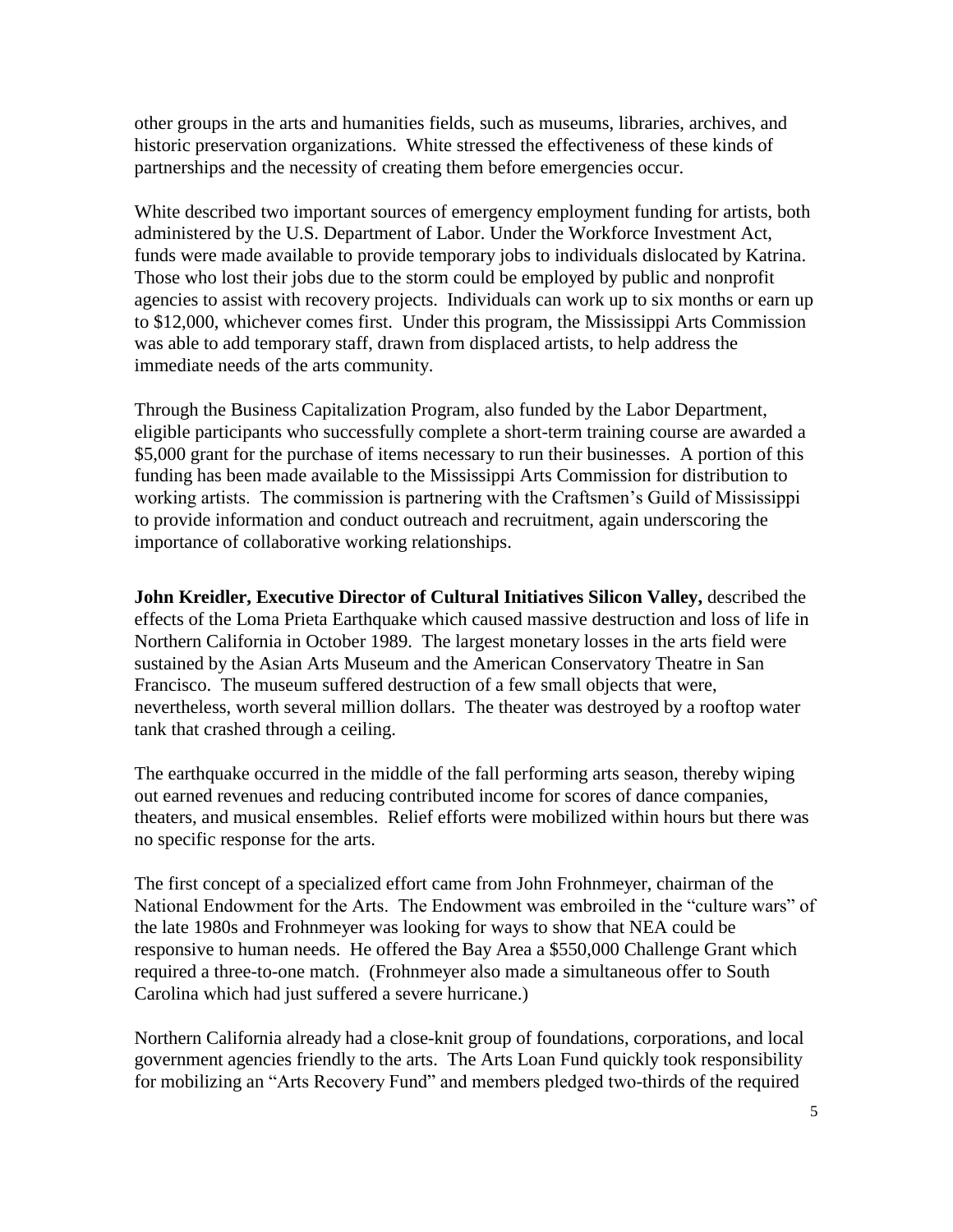match (\$1.1 million) for NEA's Challenge Grant. A pledge of the remaining third was secured from the California Arts Council.

A steering committee was organized to assess needs and determined that 40 percent of the total funding should be granted to the American Conservatory Theatre, 45 percent to small arts organizations, and the remaining 15 percent to individual artists. Simple application procedures were developed and panel assembled.

Within five months, most of the funds had been disbursed, except those for the theater, due to the slowness of the California Arts Council in generating its share of the match. Ultimately, all funds totaling \$2.3 million were in hand. Individual artists, including writers and artists working in glass and ceramics, received grants of up to \$20,000.

Without question, the American Conservatory Theatre was saved by this effort, with FEMA funds eventually paying for a substantial portion of construction costs for the building itself.

Kreidler summarized the lessons learned from the Loma Prieta Earthquake:

- o Arts recovery efforts benefited substantially from the pre-existence of the Arts Loan Fund, a knowledgeable and well-connected group of arts funders. But there almost certainly would not have been a specialized effort for artists and arts organizations without the intervention of the National Endowment for the Arts;
- o Money isn't everything. No one in the Bay Area had the capacity to counsel artists and arts organizations on the variety of disaster assistance available;
- o Virtually all the artists and arts organizations in the Bay Area were unprepared, with the exception of the larger museums. Subsequent to the 1989 earthquake, building standards have been toughened in public assembly buildings and significant public funds have been, and still are, used to achieve compliance.

#### **Veronique LeMelle, Executive Director of the Louisiana Division of the Arts,**

presented an overview of the impact of both Hurricane Katrina and Hurricane Rita on the state's cultural community. Two major storms hitting within weeks of each other were not only incredibly devastating, but also unthinkable until 2005. Ironically, four days before Katrina, the arts division had unveiled an economic study showing culture to be one of the Louisiana's largest industries and the state's second largest employer.

Following the massive hurricanes, three regions of the state were able to respond immediately to the needs of artists and arts organizations. Dividing responsibilities to maximize impact, the capital of Baton Rouge took the role of coordinating response efforts; Lafayette assembled funds to employ artists at the local level; and Shreveport offered office and studio space to displaced artists and arts organizations, including the Arts Council of New Orleans.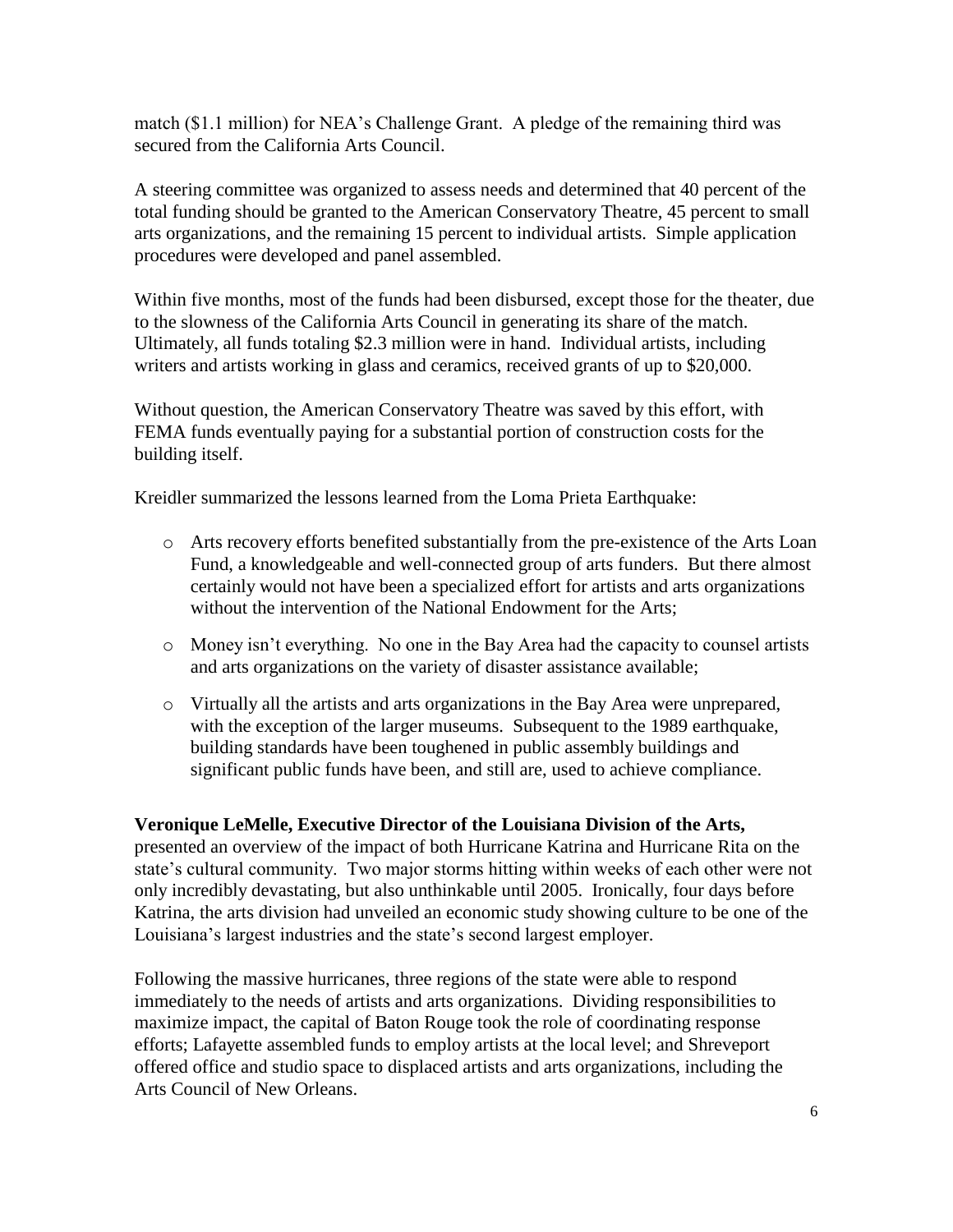The state arts agency adopted short-term plans to refocus its priorities and to convert all grants and contracts into relief funding. That plan was cleared on September 17, 2005. Two days later on September 19, all state funds were frozen and remain so until the present moment.

LeMelle detailed her agency's outreach efforts to national funding organizations, many of whom were represented at the forum. Like the Mississippi Arts Council, the Louisiana arts agency coordinated private donations through the Southern Arts Federation in Atlanta. LeMelle found, however, that much of the support came both too early and too late. Many Louisiana artists continue to need help today but that support is not happening.

LeMelle cited the need to coordinate funding and distribution networks and to have them located regionally. Before Katrina, 40 percent of the state's cultural market had been located in New Orleans, where 40 percent of the state's artists were employed. With the city essentially shut down after the hurricane, it was difficult both to locate those who needed help and to provide support through channels they had previously used. LeMelle urged top priority be given to creating a regional communications and information network, rather than having all resources concentrated in a single place.

She also urged that distribution centers and markets for the cultural community be organized on a regional, rather than local, basis. LeMelle felt such efforts would help ensure that states retain their cultural assets, rather than having them dispersed to other regions throughout the country.

The tragedy of the two hurricanes also forced the state arts agency to review its operating procedures. They found their grant application forms had previously provided inadequate information. From now on, applications will require more detailed responses so the state will have a database on all arts organizations with critical information as to who, what, and where they are. In addition, state funding for project support will be refocused to provide stabilization and capacity building for both artists and arts organizations.

#### **Cornelia Carey, Executive Director of the Craft Emergency Relief Fund (CERF)**

opened her presentation by reporting results related to risk exposure of a 2004 CERF survey of 1600 professional craft artists:

- o Craft artists' median reported annual gross income was \$53,000 in 2003;
- o Their annual net earnings averaged \$8,000.
- o Only one-fourth of respondents had cash reserves for six months or more;
- o Just over half reported they finance most or much of their debt with credit cards;
- o Thirty percent had no fire insurance;
- o Eighteen percent had no health insurance.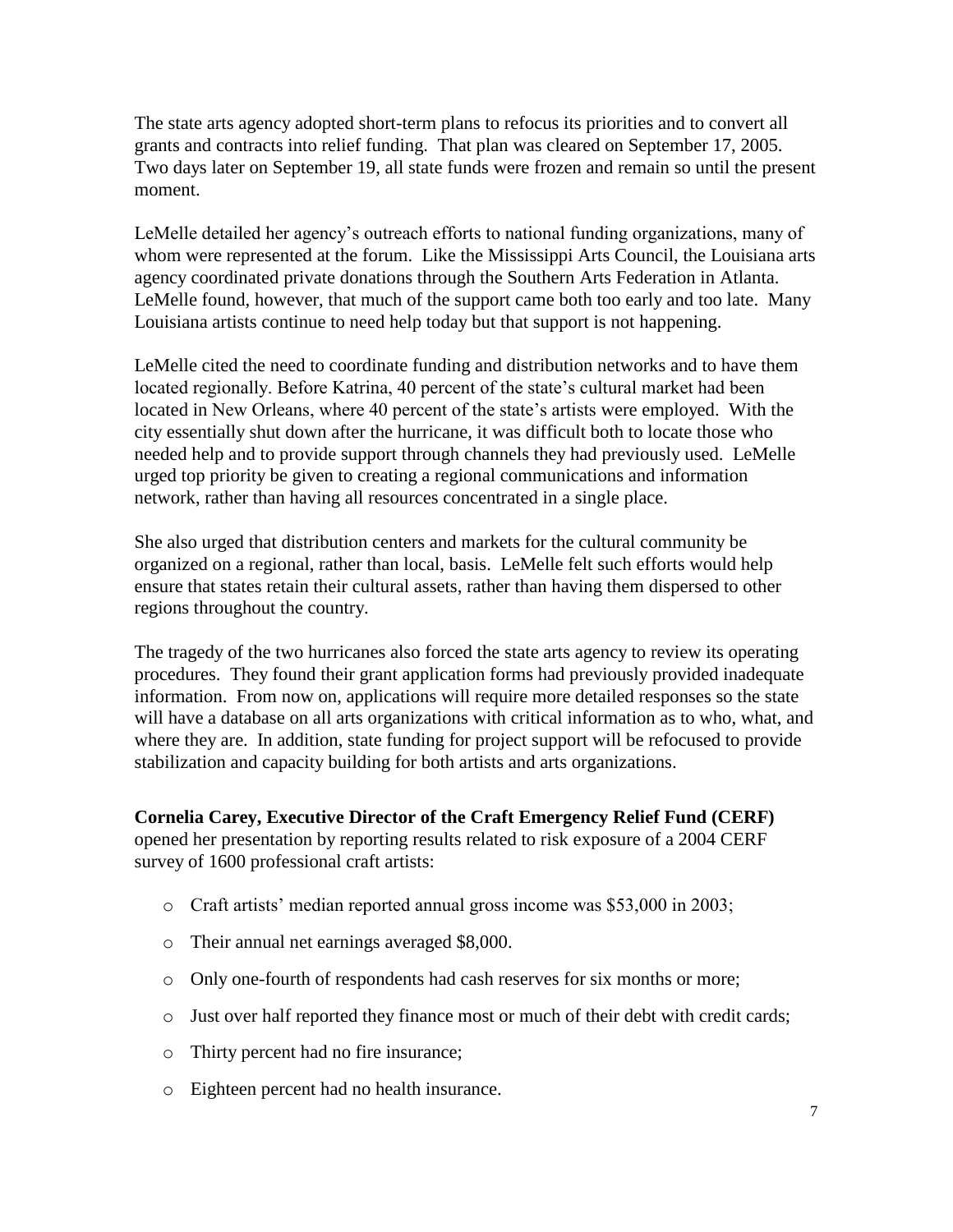Carey noted Katrina and Rita provided unparalleled lessons for all those who focus their efforts on emergency relief. Perhaps one of the most important lessons is that no amount of money will be sufficient for recovery from a major disaster. No matter how much funding is raised and distributed, it will never be enough to put people's lives back together.

Carey said the best investment arts organizations can make is to help artists prepare for and mitigate the effects of disasters. Artists must be convinced to have disaster plans, to store copies of their portfolios offsite, to understand the ins and outs of insurance coverage, and to evaluate risks. They must also be encouraged to diversify their markets so they are not limited to one location. Carey observed that many artists along the Gulf Coast had what they thought was the good fortune to be able to sell their work locally. Now those galleries, shops, and shows are gone, some temporarily but some permanently.

Emergency relief providers must do more to mitigate the boom or bust cycle of their own budgets as disasters come and go. Organizations need to have cash on hand to be able to respond immediately. They must be agile and flexible and ready to react to the unique needs of each crisis. In addition, they need to work locally and partner with organizations on the ground in support of the work of first responders.

Relief organizations must recognize that after a significant disaster, people remain in the survivor mode longer than expected. It can take up to six months or a year before they can even think about getting back to work. Frequently, this is because they must contend with the loss of homes, power, community, etc. If an organization is not getting requests for assistance, it may be because their constituency is dealing with the most basic aspects of life. They may be waiting for a FEMA trailer, waiting for a ruined home to be torn down, trying to find an electrician. These people often don't have access to computers or phones. Going online or calling for assistance is not an option.

Carey noted that funding frequently begins to dry up when the disaster story is no longer front page news. But it can take six months to a year to begin rebuilding after a major disaster. Funders need to commit for the long haul.

Carey closed with a quote from Terrence Meerman that appeared in a recent edition of the *Chronicle of Philanthropy*: "The first step in developing a more thoughtful and effective response to disasters is to recognize that a disaster should not be defined by an unexpected event, but by the failure of a community to respond to that event".

\*\*\*\*\*\*\*\*\*\*\*\*\*\*\*\*\*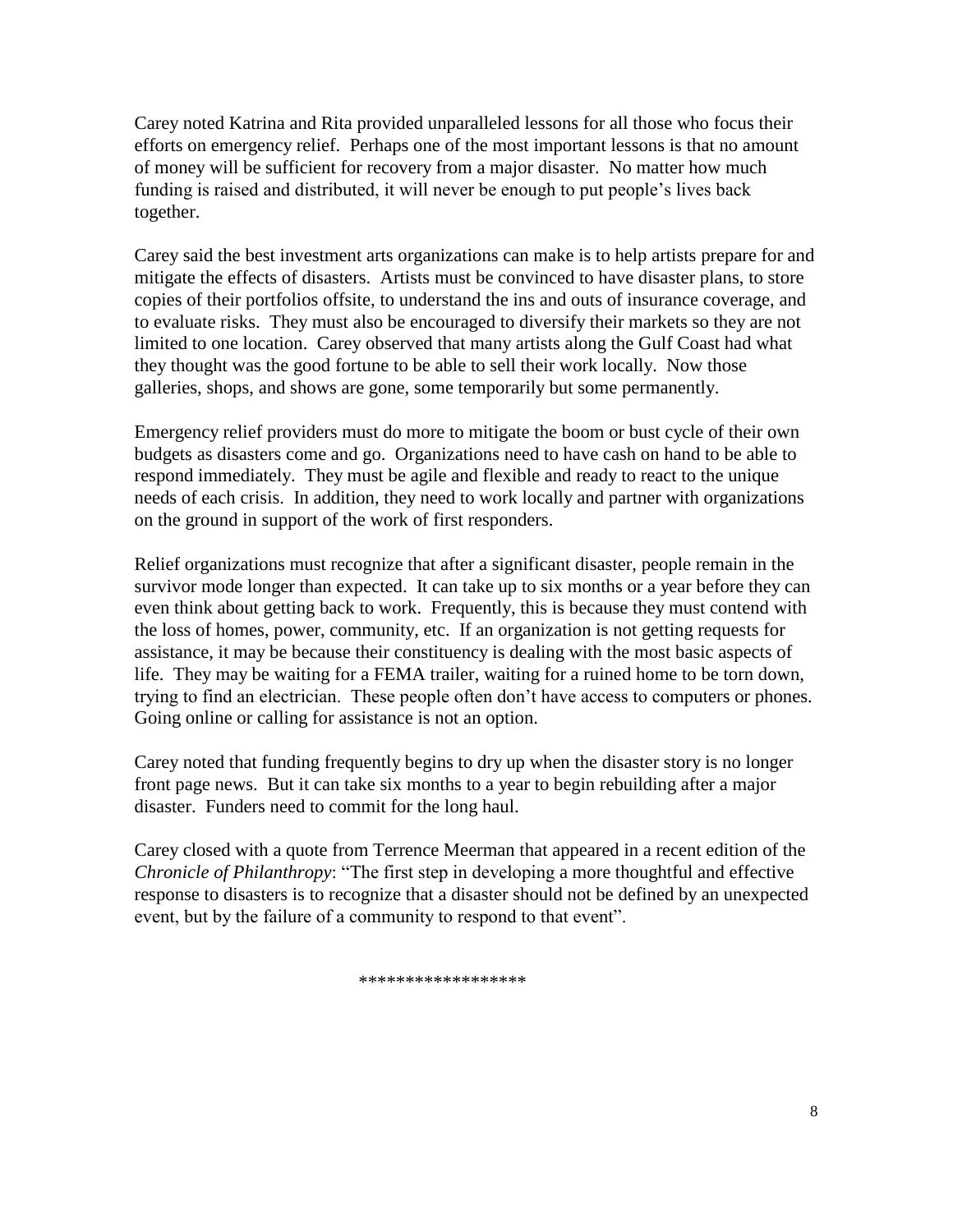Following the panel presentations, moderator Hernandez asked forum participants to discuss what steps their organizations could take in the event of another significant disaster. Much of the discussion centered on the need for a comprehensive emergency assistance system for artists and arts organizations. Comments are summarized in the following sections.

#### *Issues to be Addressed*

#### **1. Integrating with Existing Networks**

While forum members endorsed the idea of creating a national emergency assistance system, many spoke of the need to integrate the effort with broader emergency management programs already in existence.

M K Wegmann of the National Performance Network noted that artists do not live and work in separate communities. They have the same need for food, housing, schools, social services, etc. as the community as a whole. Many forum members echoed this sentiment and urged the arts community to engage in ongoing dialogue with federal, state, local and private agencies also working in the field of emergency relief. Forum members expressed concern that an emergency system to assist artists should not duplicate efforts already undertaken by other groups.

#### **2. Working at the Local Level**

Forum members also emphasized the importance of working with and through local organizations. Larry Reger had already observed that if all politics is local, in the case of emergencies, the most effective onsite help is usually local. Through years of experience, the Heritage Emergency National Task Force has learned that help from people in neighboring communities or states is always the most effective.

Ted Berger, Executive Director of New York Creates, suggested development of SWAT Teams, composed of individuals with specialized expertise in emergency management that could be sent to aid the cultural community in the event of a disaster. Teams could be set up on a regional basis utilizing state and local arts agencies.

Several participants noted that state and local arts agencies could also be used as clearinghouses for national response and recovery efforts. In addition, they can provide immediate relief to survivors in ways not imagined until a disaster strikes. Veronique LeMelle described how the Louisiana Division of the Arts' Post Office box was used to receive checks for artists displaced from their homes by Katrina who had no current mailing address.

Working collaboratively with the local community could also help identify artists who may not have established relationships with philanthropies or other funders. Traditional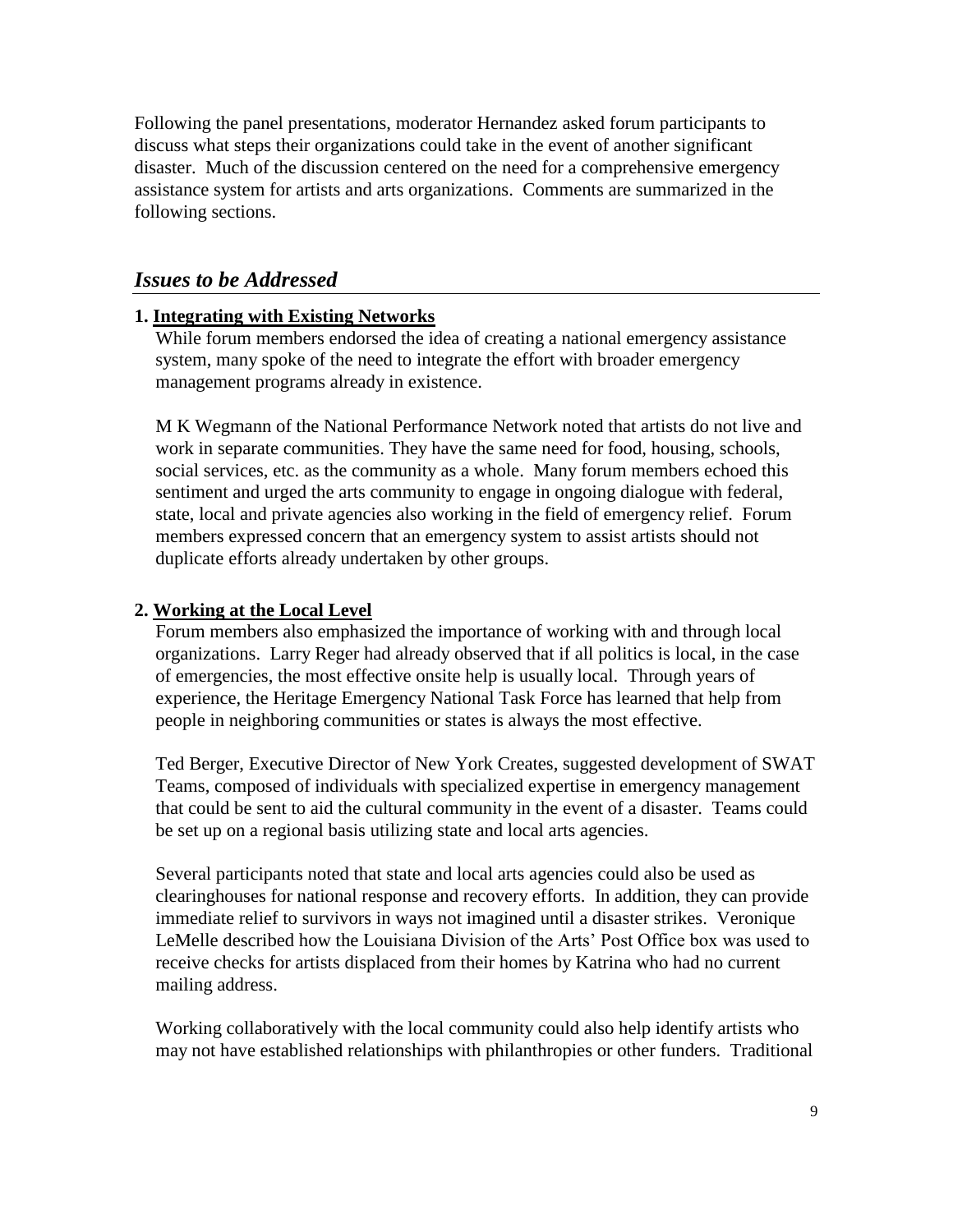and Native American artists and craftsmen, for example, often work outside existing networks and are sometimes overlooked during recovery efforts.

#### **3. Creating Partnerships**

Dee Dee Acquisto of MusiCares suggested identifying partners in the corporate and foundation communities who could provide financial and logistical support. Ted Berger also urged building strategic alliances with human service providers that are not arts specific.

Sam Miller of Leveraging Investments in Creativity reminded the forum not to overlook the role of academic institutions whose departments can serve as resources and that may already have a centralized information base.

#### **4. Operating within Political & Government Frameworks**

Forum members agreed the special needs and contributions of artists and arts organizations are often overlooked when an emergency occurs. As an example, MK Wegmann noted New Orleans cultural institutions were initially not invited to participate in designing the city's recovery plan. She suggested that all economic development programs have a cultural component and cautioned the forum not to underestimate the power of politics to stymie recovery efforts.

Ted Berger urged the arts community to engage in ongoing dialogue with government agencies involved in emergency management at the federal, state, and local levels and to advocate for legislative change where needed.

Lee Ann Powell of the Mississippi Arts Commission proposed that FEMA be asked to designate a staff liaison for the arts community, similar to the liaison that currently works with museums, libraries, archives, and historic sites.

#### **5. Providing Job Opportunities**

A number of participants spoke of the need for jobs, job training, and career counseling following a major emergency. Survival or day jobs for artists might be directly related to the disaster itself, such as distributing relief supplies, or be part of the recovery effort where artists could work as designers, planners, etc.

Ted Berger noted the Department of Labor's now-defunct CETA Program funds work programs for all kinds of people, not just artists, after a disaster. A website and telephone hotline could be set up to direct artists to agencies or programs providing job assistance. Similarly, a website/hotline could be used as a link to other emergency services such as cash assistance, housing, etc.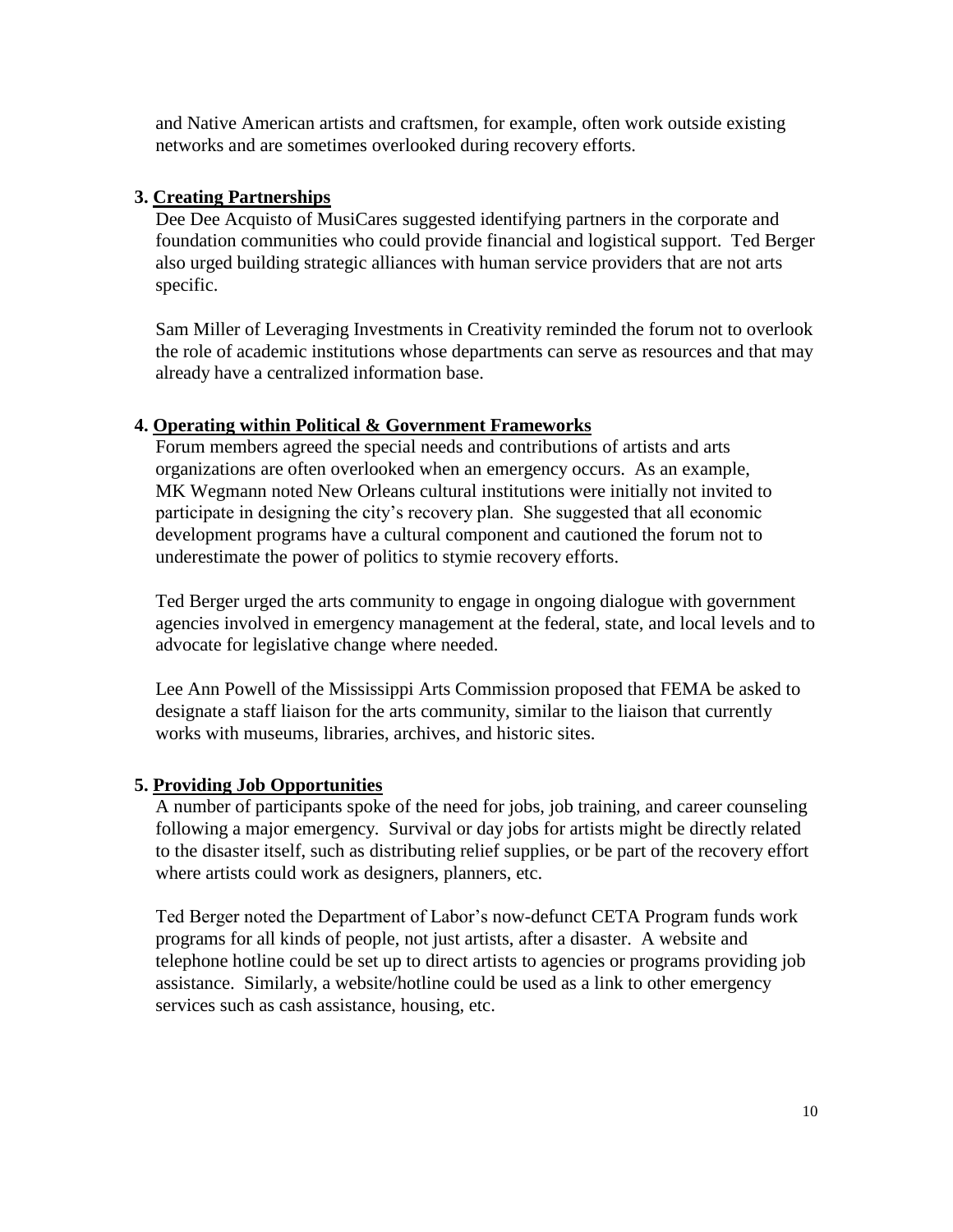#### **6. Encouraging Flexibility and Long Term Commitment**

Claudine Brown of the Nathan Cummings Foundation, together with several representatives of other funding organizations, spoke of the need to revise institutional policies and guidelines to respond more quickly and effectively in the face of a disaster, as well as to provide multi-year funding when needed.

Sam Miller also addressed the need for multi-year commitments and noted that local mechanisms must be in place to receive and distribute large amounts of money. Ted Berger suggested funders consider a range of short, mid-term, and long-term investments in recovery efforts.

Miller also pointed out that board members of funding organizations must be more thoroughly educated about emergency needs and the necessity of ongoing commitments in the years after a disaster has occurred.

#### **7. Establishing a Funding Database**

Forum members discussed the need to establish a database to track grants and contributions so funders will not all be supporting the same artists or arts organizations. Claudine Brown suggested such a database would help identify who needs help, what type of help, and what other organizations are providing support in the same community. In addition, it is important that funders be able to identify existing community resources to avoid duplication of efforts and to more effectively integrate their support with local programs.

#### **8. Defining "Disaster"**

Artist Trust Executive Director Fidelma McGinn raised the question of defining an emergency. Barbara Davis of the Actors Fund advised not worrying about a definition because most emergencies are easy to recognize. Ted Berger added that emergencies happen every day, which is why a system for dealing with them needs to already be in place.

Most forum members seemed to agree with Larry's Reger's earlier suggestion that an emergency assistance system for the arts community not be limited to presidentially declared disasters. The proposed system should be flexible enough to respond to any type of emergency, even if the federal government does not become involved.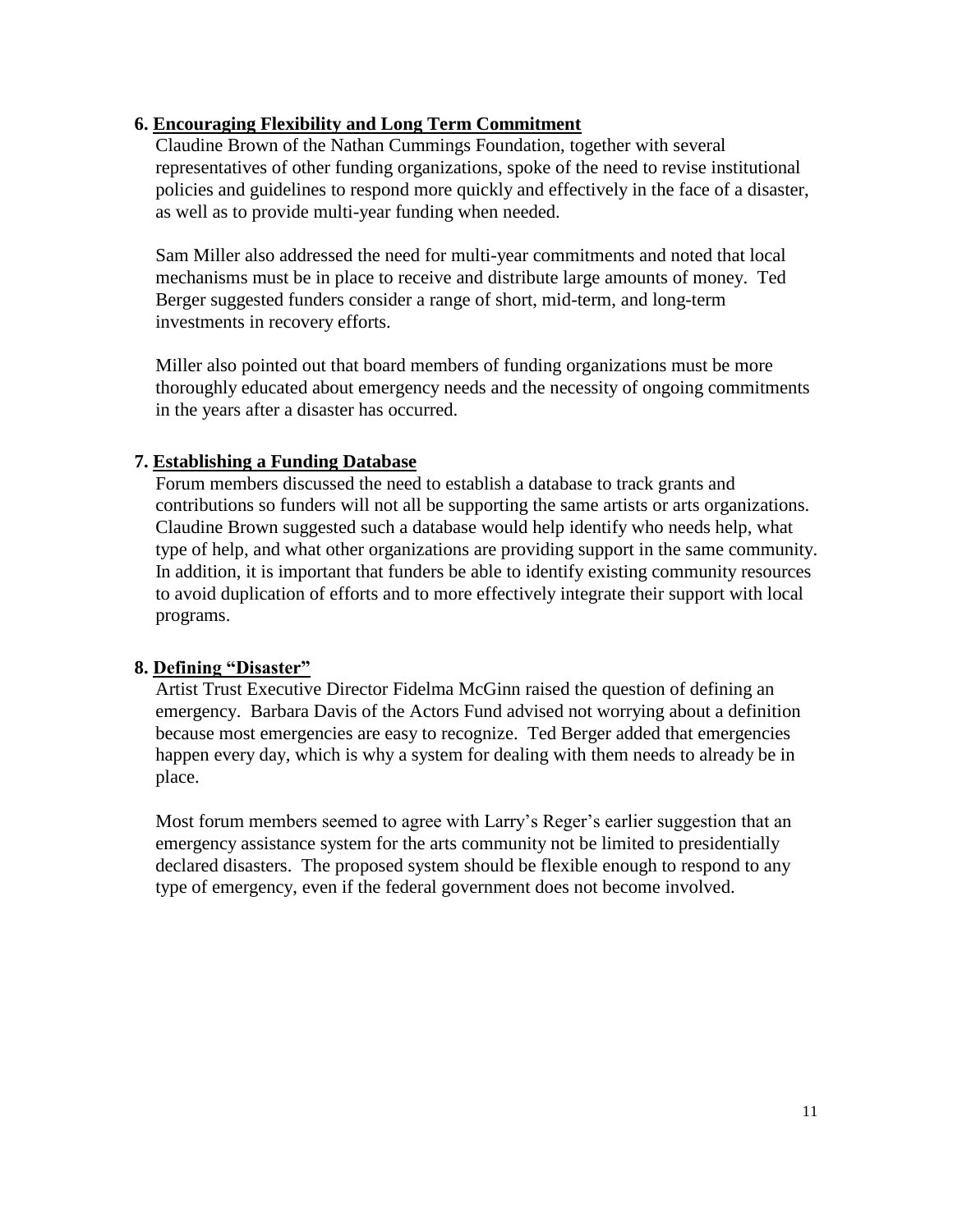### *Available Resources*

Gerri Combs, Executive Director of the Southern Arts Federation, said her organization and its Board remain committed to continuing emergency work and serving as a clearinghouse, but it is time to ratchet up efforts at the national level. Her sentiments were echoed by other forum members who support a more comprehensive effort.

Many organizations, such as the Actors Fund, MusiCares, and the Jazz Foundation of America, are engaged in ongoing human services to the music, performing arts, and entertainment fields and can incorporate emergency relief into their existing structures. But other organizations and foundations must alter or redesign their policies to allow more flexibility in addressing emergency needs.

Wendy Oxenhorn, Executive Director of the Jazz Foundation, extended an offer from the Foundation's president, who is also president of E-Trade Financial, to help in creating a national task force on emergency assistance for artists.

Barbara Davis said the Actors Fund could provide advice and expertise in setting up and maintaining a website and 24-hour hotline, as well as partner with other service organizations and major unions to get out information about the new system and sources of emergency support for artists.

National Endowment for the Arts representative Patrice Walker Powell pledged the agency's continuing commitment to sustaining existing structures of emergency support by working through and with state and local arts agencies.

Fidelma McGinn observed there are many websites, including ones sponsored by organizations at the forum table that can serve as resources in disseminating information about emergency assistance. But accessing the information can sometimes be confusing. She suggested that developing help in navigating such sites would be more effective than simply providing a website address.

Bob Lynch of Americans for the Arts offered use of AFTA's advocacy network to lobby for legislative initiatives and for appointment of a FEMA liaison to the arts community. AFTA can also offer emergency management information and training to local arts agencies, as well as provide information about grants, marketing and presenting strategies for artists, services such as insurance, work space, venues for sales, etc.

Lynch also suggested that artists and arts organizations obtain a Dunn & Bradstreet number. These numbers could be used to create a national map that would enable support groups to locate artists and arts organizations in the event of an emergency.